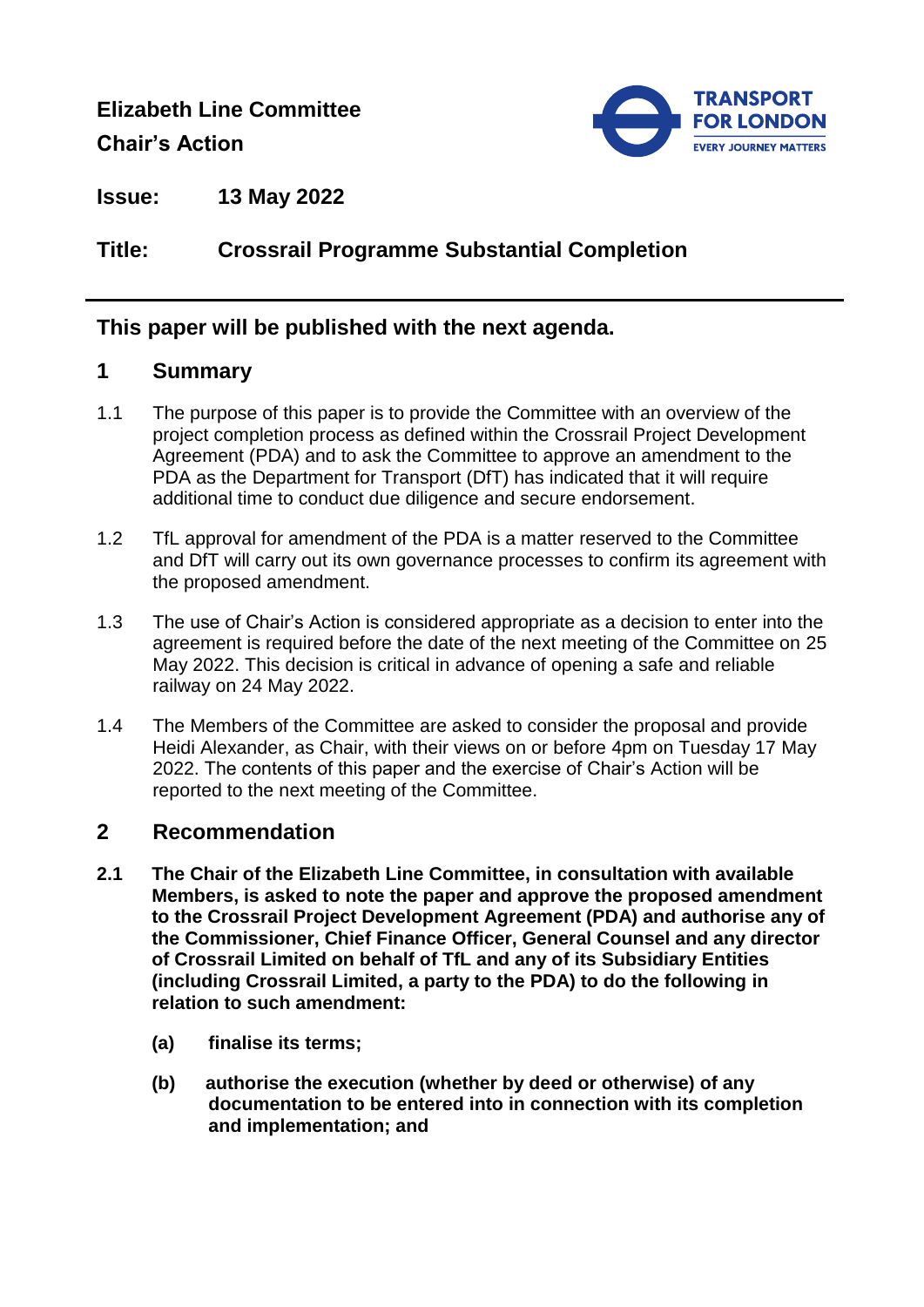**(c) do all such things as they consider necessary or desirable to facilitate the execution and implementation of the documentation relating to it and any matter referred to in it.**

## **3 Background**

- 3.1 The PDA sets out a completion process for Crossrail to demonstrate to the Sponsors that it has carried out the appropriate handover and assurance processes with the operators for each of the elements that make up the railway (Substantial Completion) and that all obligations of Crossrail in the PDA have been fully and finally discharged (Final Completion).
- 3.2 A list of Crossrail "Elements" with delivery, handover, operation and maintenance accountabilities is attached. The accountable parties include: Rail for London (Infrastructure) Limited (RfL(I)), London Underground (LU), MTR-Elizabeth Line (MTREL); Alstom; Greater Anglia franchisee; Great Western franchisee (GWF); and Network Rail (NR).
- 3.3 The purpose of the completion process is to provide to Sponsors a useful and auditable record that Crossrail has satisfied the defined handover and assurance processes for each Element of the railway and provides reassurance that obligations in the PDA have been met to close out the core agreements between Sponsors which will, ultimately bring an end to the Sponsor role for Crossrail. The technical and safety assurance process to satisfy operators that the railway is safe and reliable is a subset of completion that is separate and supports the phased introduction of services.
- 3.4 Substantial Completion criteria and Final Completion criteria are listed in the PDA to define what Crossrail is required to demonstrate to meet the contractual completion milestones. We have been working with Crossrail and operators to confirm what evidence is to be provided against the Substantial Completion Criteria.

### **4 Substantial Completion Process**

- 4.1 Crossrail remains committed to providing Sponsors with evidence for each Element against the Substantial Completion Criteria in advance of the start of revenue service on 24 May 2022 and achieve Final Completion in due course.
- 4.2 The table below outlines the evidence that Crossrail will provide to demonstrate that they have met the Substantial Completion criteria: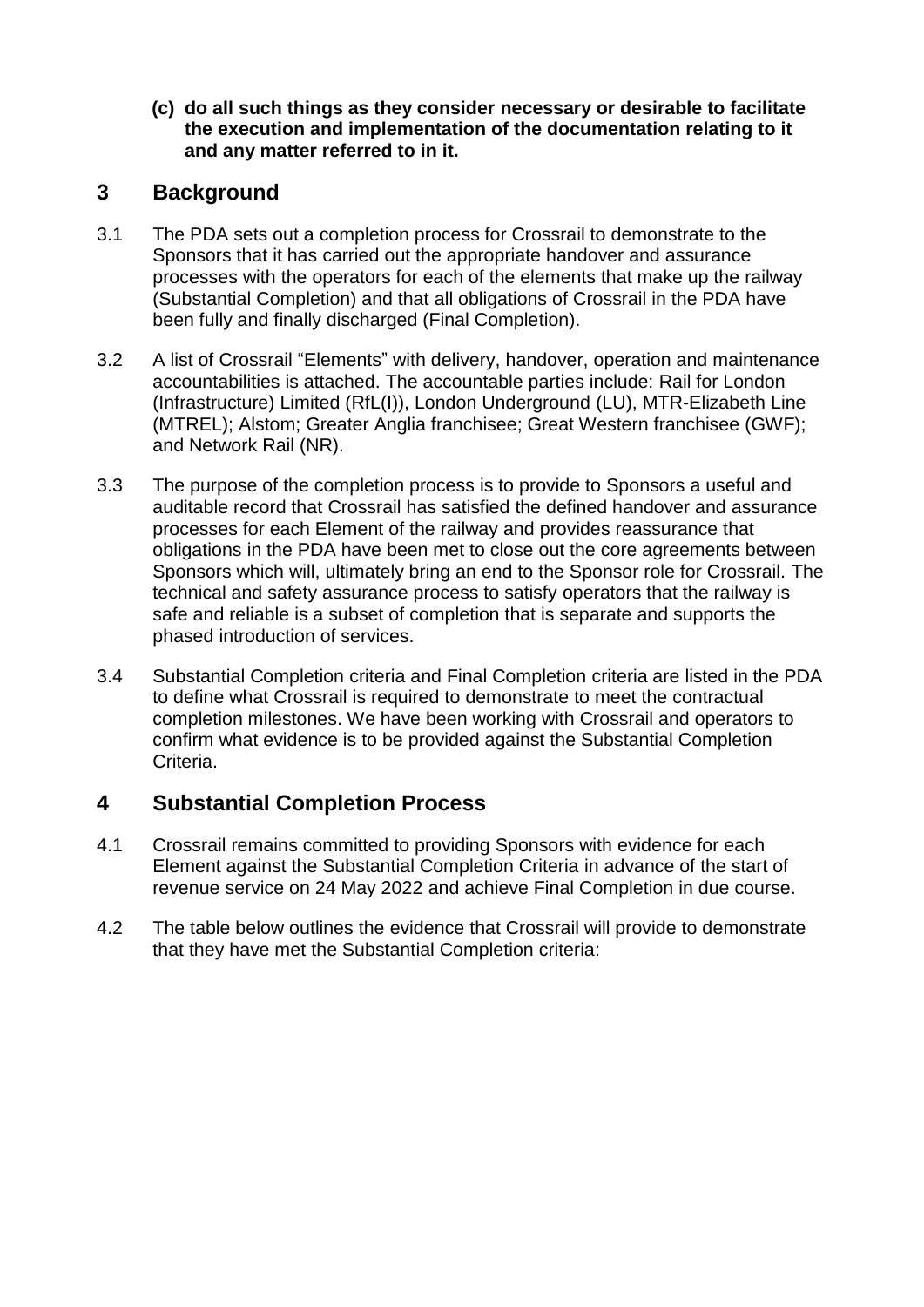| <b>Substantial Completion Criteria</b>                                                                  | <b>Evidence to be provided</b>                                                                                                                                                                   |  |  |  |  |
|---------------------------------------------------------------------------------------------------------|--------------------------------------------------------------------------------------------------------------------------------------------------------------------------------------------------|--|--|--|--|
| Certificates of Handover jointly signed<br>by Crossrail and the relevant operators                      | <b>Element Completion Handover</b><br>Certificate                                                                                                                                                |  |  |  |  |
| Compliance in full with the Assurance<br>process, including satisfactory<br>completion of Trial Running | <b>Element Completion Handover</b><br>Report; and<br><b>Crossrail Engineering Safety and</b><br><b>Assurance Case</b>                                                                            |  |  |  |  |
| Confirmation from each relevant operator that:                                                          |                                                                                                                                                                                                  |  |  |  |  |
| Crossrail has provided sufficient<br>documentation to develop its Safety<br><b>Management System;</b>   | <b>Element Completion Handover</b><br>Report                                                                                                                                                     |  |  |  |  |
| Crossrail has complied with the<br>obligation in relation to intellectual<br>property;                  | Crossrail proposes to evidence<br>Intellectual Property compliance at<br>programme level at Final Completion<br>as intellectual property is not<br>considered to be relevant at Element<br>level |  |  |  |  |
| Crossrail has procured adequate<br>specialist equipment, tools and plant;                               | <b>Element Completion Handover</b><br>Report                                                                                                                                                     |  |  |  |  |
| Operator has developed maintenance<br>strategies and plans; and                                         | <b>Element Acceptance Case</b>                                                                                                                                                                   |  |  |  |  |
| Crossrail has met the operators'<br>requirements for Maintenance and<br>support services and spares.    | <b>Element Completion Handover</b><br>Report                                                                                                                                                     |  |  |  |  |

- 4.3 When evidence is available for each Element, Crossrail is required to issue a certificate to Sponsors for endorsement. The certificate will include a link to where the required supporting evidence is stored on a TfL-managed file system that can be accessed by Sponsors.
- 4.4 The Elizabeth Line Sponsor Team will work with Crossrail and the operators to carry out the process in a time and resource efficient way and will brief the Committee as completion is achieved.

### **5 Status of Substantial Completion**

- 5.1 All the evidence has been generated as part of the handover process between Crossrail and the operators and the remaining evidence to support the start of revenue service is in the final stages of being approved following resolution of discussions with the London Fire Brigade.
- 5.2 Crossrail expects to provide Sponsors their Substantial Completion Certificate with the available evidence by 16 May 2022.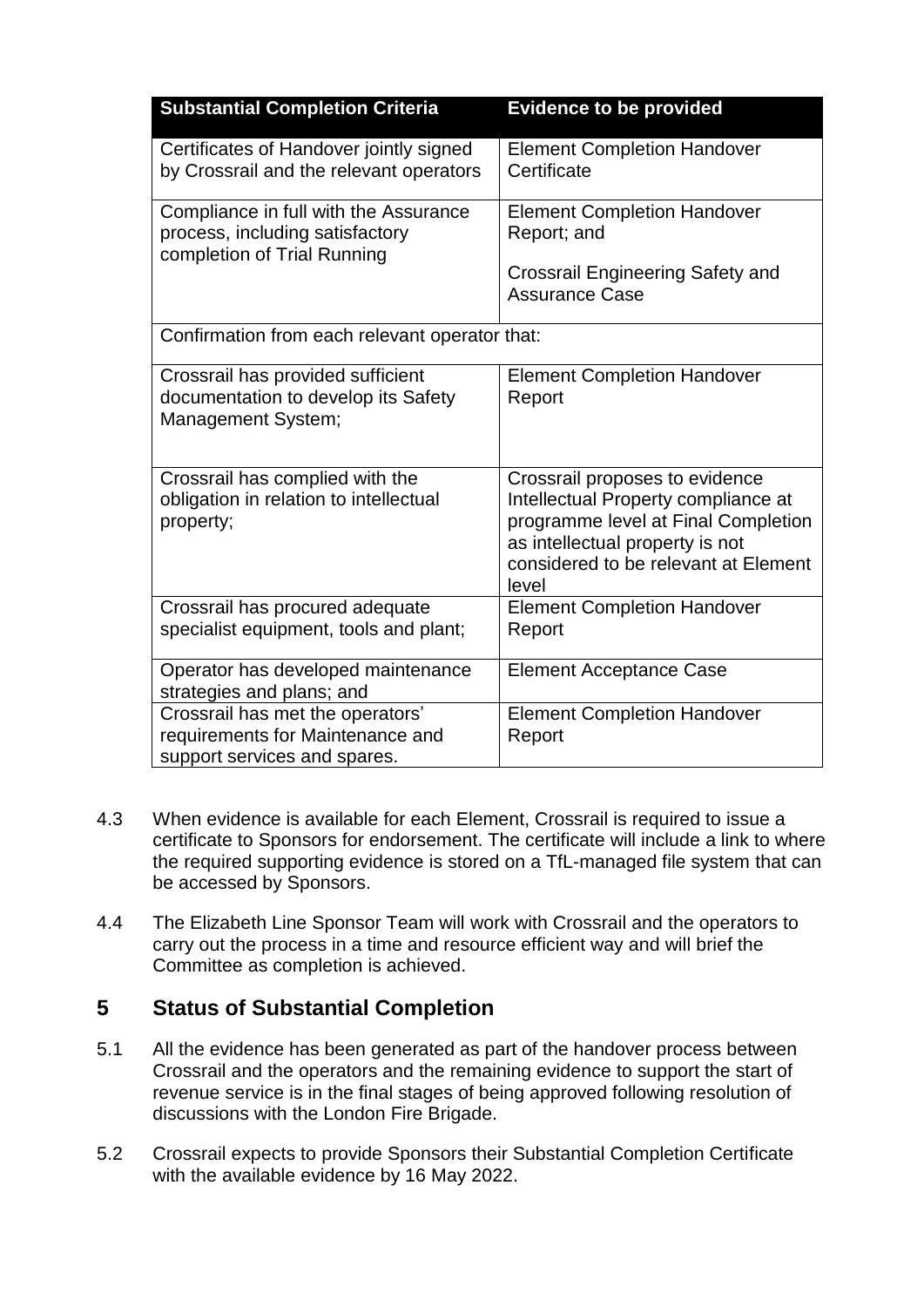- 5.3 Under the PDA, Substantial Completion of Elements occurs once the Sponsors have endorsed CRL's Substantial Completion Certificate. Passenger revenue earning services may not start before Substantial Completion of the Element concerned.
- 5.4 The DfT has indicated that it will require additional time to conduct due diligence and secure endorsement for Substantial Completion of the central operating section. It has requested that Sponsors agree to an amendment to the PDA so that revenue service can commence before Substantial Completion is endorsed by Sponsors.

# **6 Proposed Amendment**

- 6.1 We have considered the most appropriate route to resolution given the key timescales for the opening of the Elizabeth line.
- 6.2 On 1 October 2020, the responsibility for the Crossrail project moved to sit directly with TfL and Sponsors agreed changes to the Sponsors' Agreement that enables TfL to amend or waive certain parts of the PDA without DfT's consent.
- 6.3 TfL can unilaterally modify the Substantial Completion arrangements and proceed to endorse CRL's certificate alone. DfT remains, however, Sponsor of the Crossrail project alongside TfL and TfL considers it preferable to avoid acting unilaterally in this instance; that is also DfT's preference. The alternative approach of adjusting the timing of the Substantial Completion process requires amendment of the PDA, with the approval of both Sponsors.
- 6.4 TfL approval of an amendment to the PDA is a matter reserved for the Committee and DfT will also has to carry out its own governance processes to confirm its agreement with the amendment.
- 6.5 As the PDA currently prohibits passenger revenue services starting before Substantial Completion has been achieved, it is proposed to amend the PDA so that, in respect of the central operating section, passenger revenue services may commence, provided that:
	- (a) Crossrail has issued its Substantial Completion Certificate;
	- (b) Crossrail has obtained the relevant approvals from the Office of Rail and Road with respect to safety and regulatory obligations; and
	- (c) Sponsors will then follow the process for Substantial Completion as originally provided for in the PDA, with a requirement that it is done within a reasonable timeframe and that additional information is requested only where reasonably necessary.
- 6.6 The change to the PDA enables us to operate passenger revenue earning services in the Central Operating Section without Substantial Completion and without impacting Crossrail's assurance, handover, safety and regulatory obligations.
- 6.7 The proposed approach assumes that Crossrail will provide the Sponsors Substantial Completion Certificates with evidence by 16 May 2022 and that timing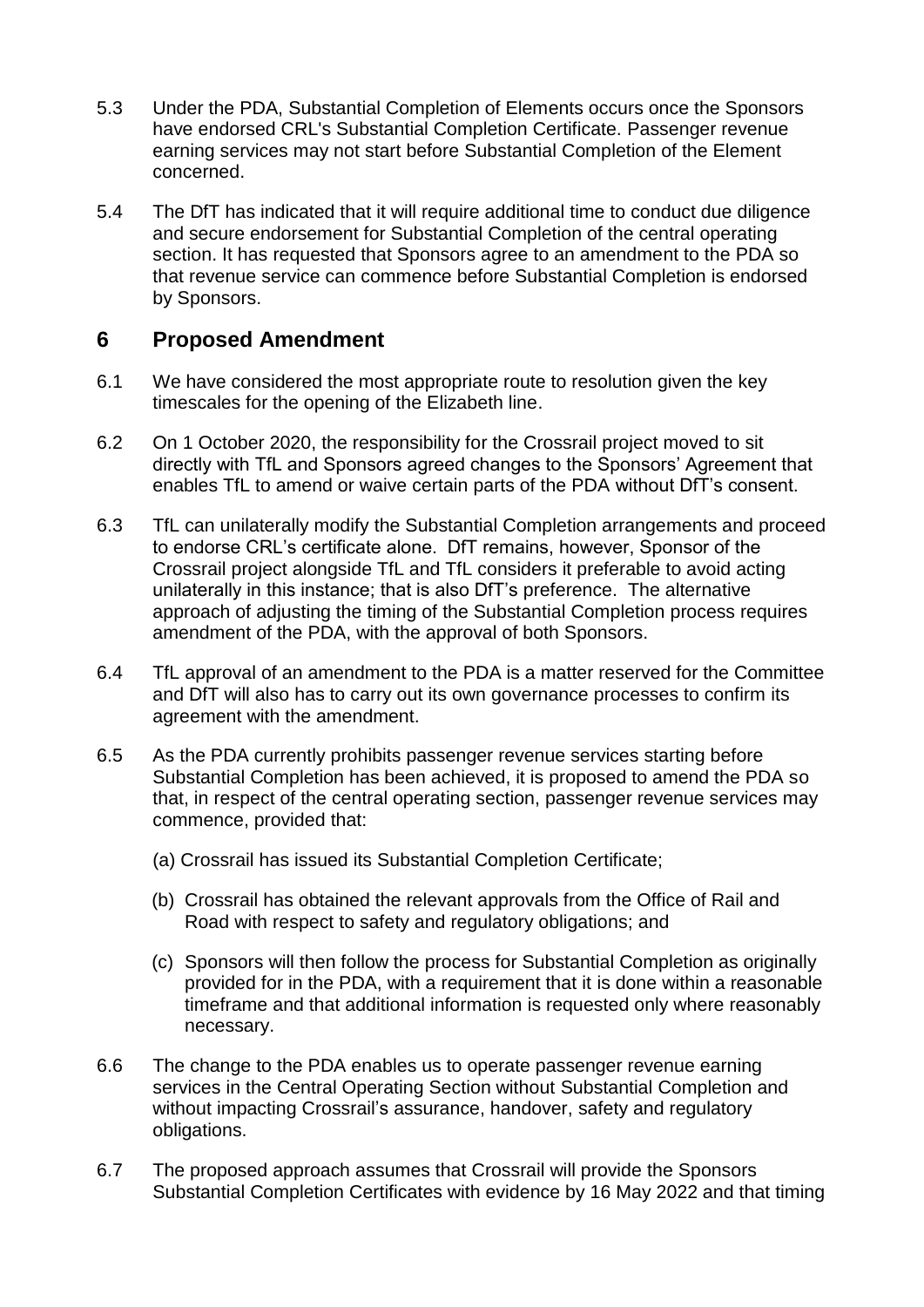is within Crossrail's planning. The TfL Sponsor Team plans to confirm completeness of evidence and request endorsement from the Commissioner in advance of the start of revenue service. We will then be in a position to await the endorsement from DfT to close the Substantial Completion process.

#### **List of appendices to this report:**

Appendix 1: Crossrail Element delivery, handover, operation and maintenance accountabilities

#### **List of Background Papers:**

None

Contact Officer: Alexandra Batey, Director of Investment Delivery Planning Email: [AlexandraBatey@tfl.gov.uk](mailto:AlexandraBatey@tfl.gov.uk)